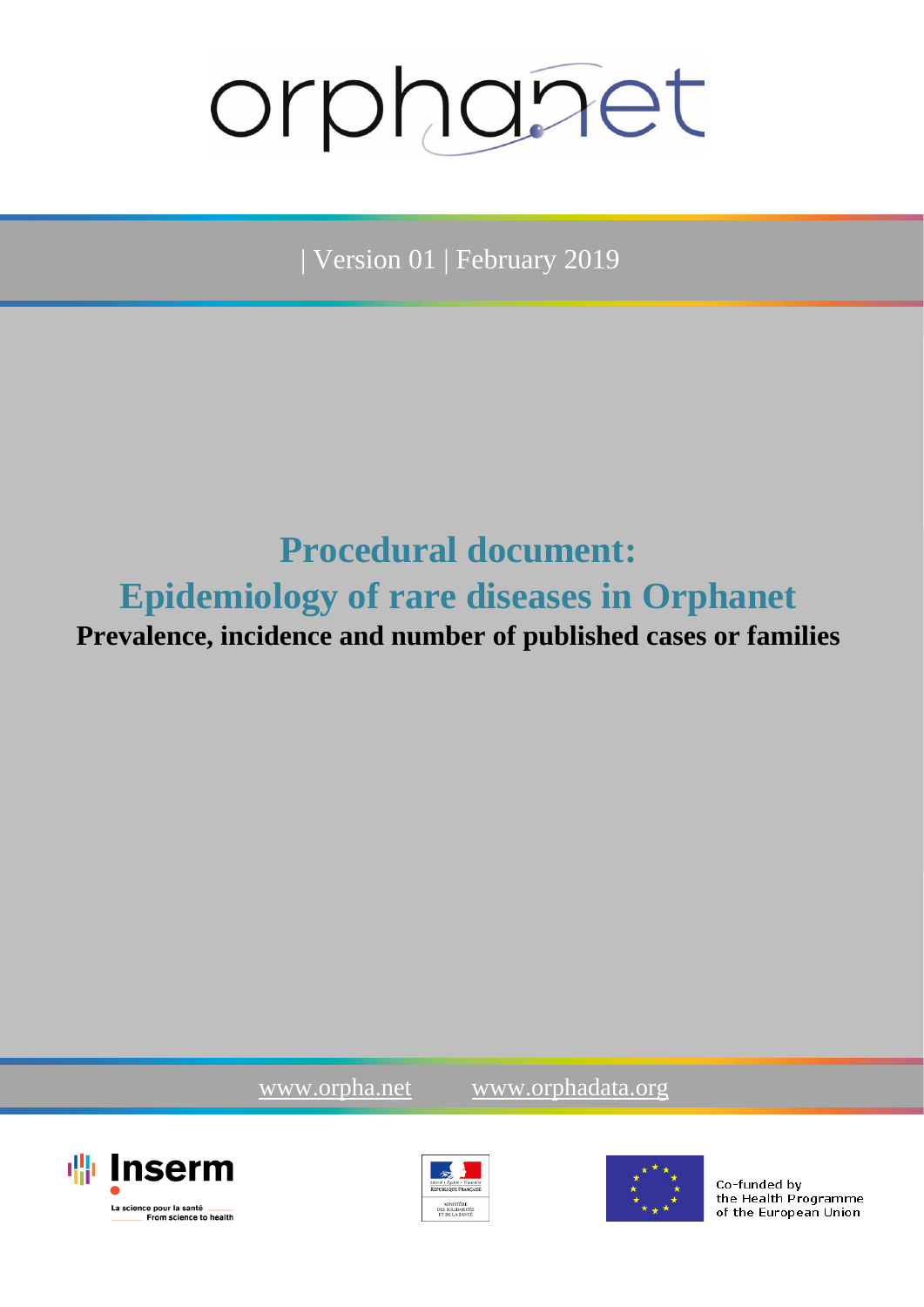| $\mathbf{L}$ |       |                                                                                                        |  |  |  |
|--------------|-------|--------------------------------------------------------------------------------------------------------|--|--|--|
|              | 1.1.  |                                                                                                        |  |  |  |
|              | 1.2.  |                                                                                                        |  |  |  |
|              | 1.3.  |                                                                                                        |  |  |  |
|              | 1.4.  |                                                                                                        |  |  |  |
|              | 1.5.  |                                                                                                        |  |  |  |
|              | 1.6.  |                                                                                                        |  |  |  |
|              |       |                                                                                                        |  |  |  |
| Ш.           |       |                                                                                                        |  |  |  |
|              | 2.1   |                                                                                                        |  |  |  |
|              | 2.2   |                                                                                                        |  |  |  |
|              | 2.2.1 |                                                                                                        |  |  |  |
|              | 2.2.2 |                                                                                                        |  |  |  |
|              |       | 2.2.2.1                                                                                                |  |  |  |
|              |       | 2.2.2.2                                                                                                |  |  |  |
|              |       | 2.2.2.3                                                                                                |  |  |  |
|              | 2.2.3 | Calculation of point prevalence value from other epidemiological indicators  11                        |  |  |  |
|              | 2.2.4 |                                                                                                        |  |  |  |
|              | 2.3   |                                                                                                        |  |  |  |
| Ш.           |       |                                                                                                        |  |  |  |
|              | 3.1   |                                                                                                        |  |  |  |
|              | 3.2   | ALPHABETICAL LIST OF PEER REVIEWED JOURNAL CONSULTED FOR THE EPIDEMIOLOGICAL DATA CURATION IN ORPHANET |  |  |  |
|              |       | 13                                                                                                     |  |  |  |

 $\vert$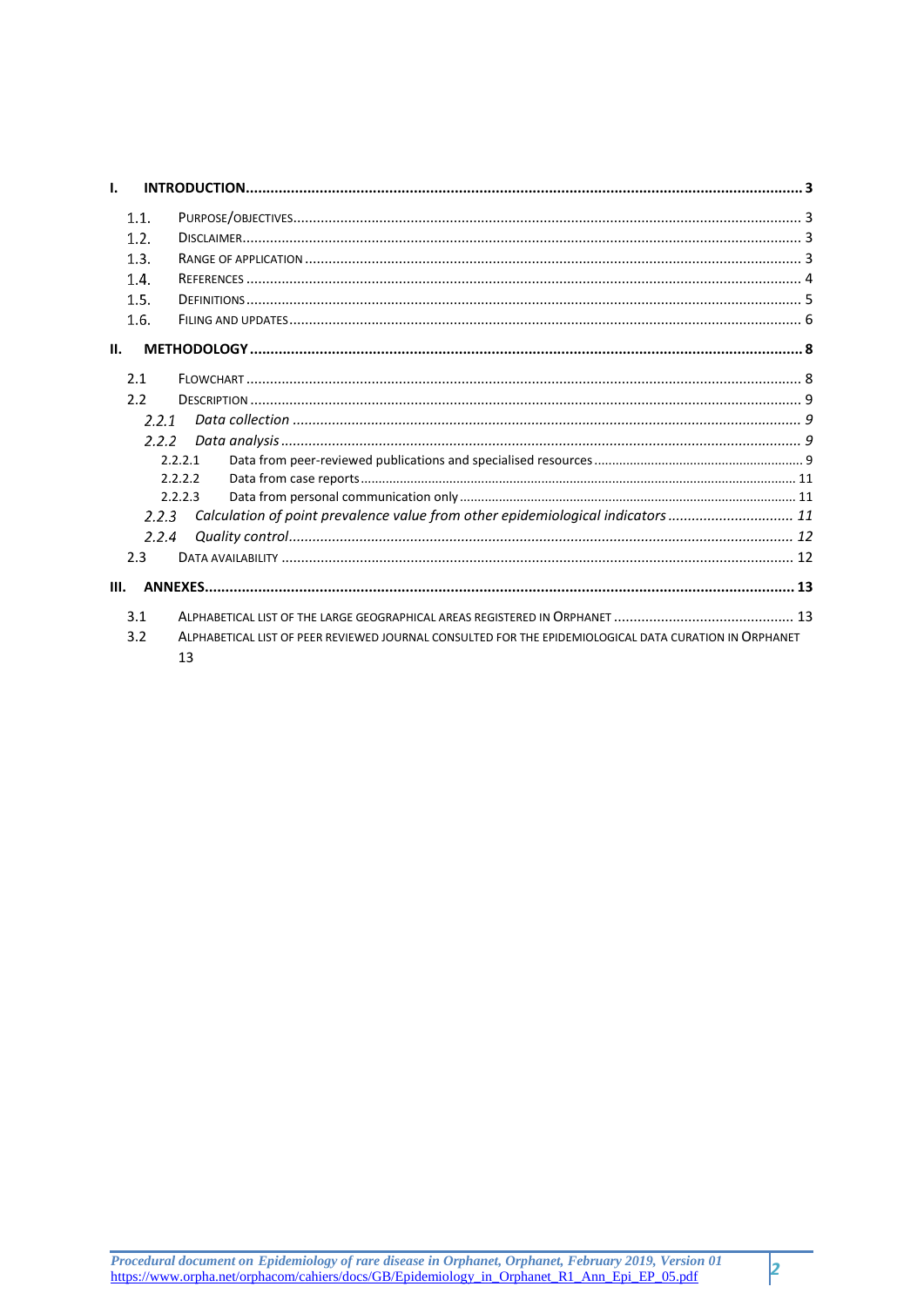# <span id="page-2-0"></span>**I. Introduction**

## $1.1.$ **Purpose/objectives**

<span id="page-2-1"></span>Orphanet carries out a systematic survey of literature in order to estimate the prevalence and incidence of rare disorders (RDs). These data are of particular interest for public health, and research and development purposes, amongst others.

<span id="page-2-2"></span>This procedural document aims to describe the collection, analysis and validation of epidemiological data related to RDs integrated into the Orphanet database.

#### $1.2.$ **Disclaimer**

- This publication is part of the OrphaNetWork Direct Grant (831390), which has received funding from the European Union's Health Programme (2014-2020).
- The content of this publication represents the views of the author only and is his/her sole responsibility; it cannot be considered to reflect the views of the European Commission and/or the Consumers, Health, Agriculture and Food Executive Agency or any other body of the European Union. The European Commission and the Agency do not accept any responsibility for use that may be made of the information it contains.
- Epidemiological data on rare disorders is scarce. In most cases, patients are so rare that studies cannot be carried out using solid methodologies. It is possible that prevalence is overestimated in some cases as epidemiological studies are generally based on hospital data in regions with a higher prevalence. Furthermore, clinical presentation may overlap with common comorbidities.
- Orphanet collects raw data with a variable level of scientific evidence ranging from meta-analysis to case reports/series.
- The validity and exactitude of raw data sources is taken for granted and have not been verified. However, confusion between terms such as incidence and prevalence and/or birth prevalence due to the interchangeable use of these terms in certain sources is corrected as much as possible when detected.
- The arithmetical average values do not take into account the heterogeneous nature of the methodologies employed by the studies considered in the literature survey.
- The prevalence and incidence data published are only estimations and cannot be considered to be absolutely correct.

## $1.3.$ **Range of application**

<span id="page-2-3"></span>Orphanet registers rare disorders affecting not more than five in 10 thousand persons in the general population, established by the European Regulation on orphan medicinal products [\(Regulation \(EC\) No 141/2000 of the European Parliament and of the Council of 16 December](https://ec.europa.eu/health/sites/health/files/files/eudralex/vol-1/reg_2000_141_cons-2009-07/reg_2000_141_cons-2009-07_en.pdf)  [1999 on orphan medicinal products\)](https://ec.europa.eu/health/sites/health/files/files/eudralex/vol-1/reg_2000_141_cons-2009-07/reg_2000_141_cons-2009-07_en.pdf). Collected epidemiological data allows the rarity of a disease to be assessed. Only epidemiological data corresponding to the European definition of a RD is included in the Orphanet database.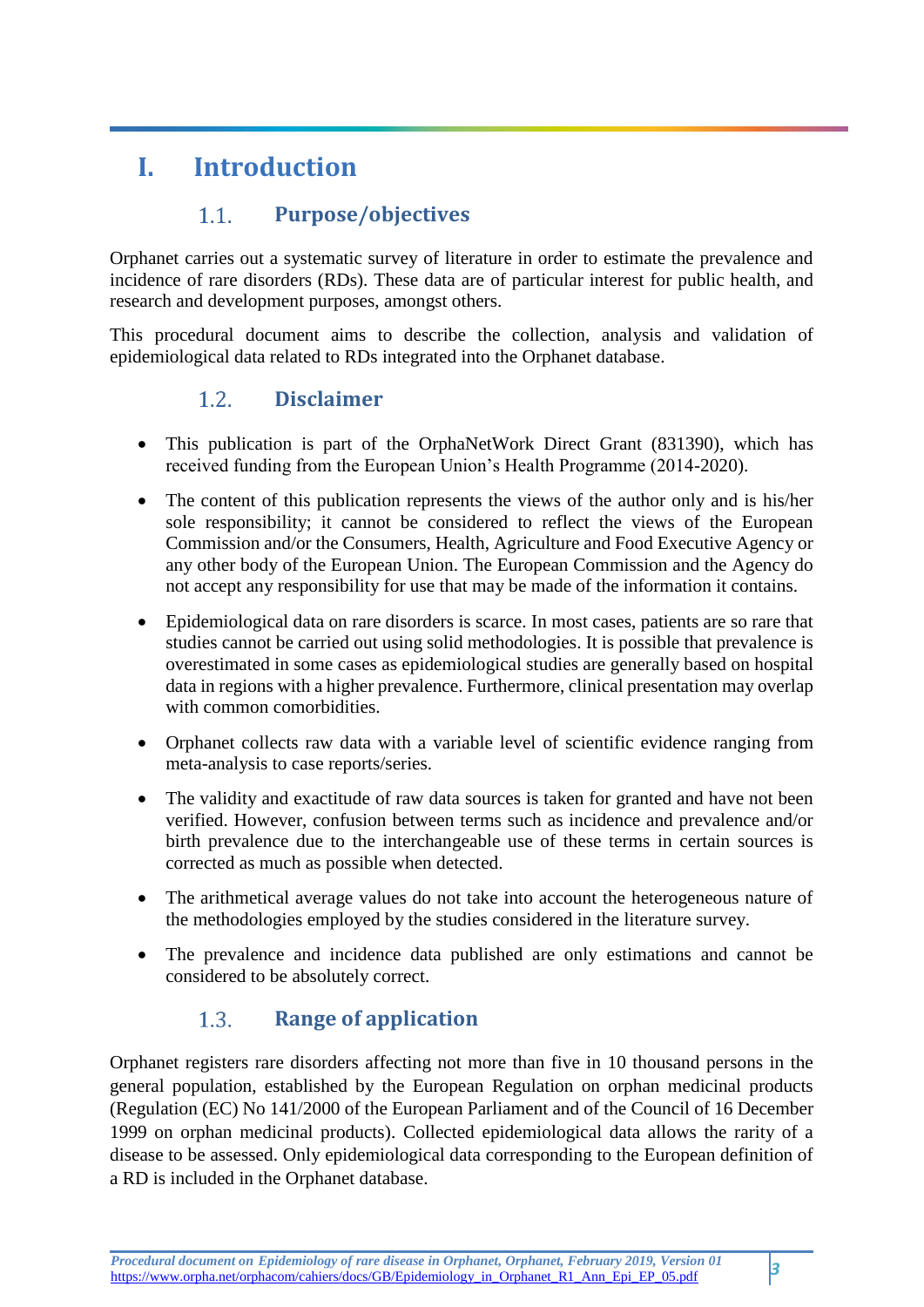Epidemiological data are managed by an epidemiologist who closely collaborates with the Orphanet information scientists in charge of the inventory, classifications, scientific annotations and encyclopaedia of rare disorders. The epidemiologist is also in continuous interaction with experts in the rare disease field, identified through their publications and their activity related to the given disorder/group of disorders such as research projects, clinical trials, expert centers, and dedicated networks. They are consulted in order to validate averaged and extrapolated data.

### <span id="page-3-0"></span>**References**   $1.4.$

# **1.4.1. Procedural documents**

- [Orphanet inventory of rare diseases](http://www.orpha.net/orphacom/cahiers/docs/GB/eproc_disease_inventory_PR_R1_Nom_04.pdf)
- Orphanet standard operating procedures

# **1.4.2. Information sources**

- Summaries of opinion and Press releases from [EMA](http://www.ema.europa.eu/ema/) (European Medicine Agency) and **[FDA](https://www.fda.gov/)** (Food and Drug Administration)
- [European Medicines Agency Points to Consider on the Calculation and Reporting of](http://www.ema.europa.eu/docs/en_GB/document_library/Regulatory_and_procedural_guideline/2009/09/WC500003773.pdf)  [the Prevalence of a Condition for Orphan Designation. 2002.](http://www.ema.europa.eu/docs/en_GB/document_library/Regulatory_and_procedural_guideline/2009/09/WC500003773.pdf) [Accessed January 10, 2019].
- Medical registries/networks (herein referred to as "specialised resources"):
	- o [Rarecarenet:](http://www.rarecare.eu/default.asp) Incidence of rare cancers in Europe
	- o [IARC](http://www.iarc.fr/) (International Agency for Research on Cancer): Incidence statistics of cancers worldwide
	- o [EUROCAT](http://www.eurocat-network.eu/) (European surveillance of congenital anomalies): Prevalence of congenital anomalies recorded in Europe
	- o [ICBDSR](http://www.icbdsr.org/) (International Clearinghouse for Birth Defects Surveillance and Research) : prevalence of congenital anomalies recorded in certain parts of the world
	- o MONICA (Multinational MONItoring of trends and determinants in CArdiovascular disease ): List cardiovascular diseases in certain parts of the world
	- o RAMEDIS (Rare Metabolic Diseases Database) : Metabolic diseases
- National/international health institutes and agencies :
	- o [World health organization](http://www.who.int/en/) (WHO- Global Health Observatory Data Repository), Worldwide
	- o [Center of Disease Control,](https://www.cdc.gov/) USA
	- o [Institut de Veille Sanitaire](http://invs.santepubliquefrance.fr/) (French Institute of Health Surveillance), France
	- o [National Cancer Institute,](http://www.e-cancer.fr/) France
- [PubMed –](https://www-ncbi-nlm-nih-gov.gate2.inist.fr/pubmed) NCBI: Bibliographical search engine
- Rare disease experts identified by Orphanet

# **1.4.3. Sources of demographic data (Population estimates by age and sex)**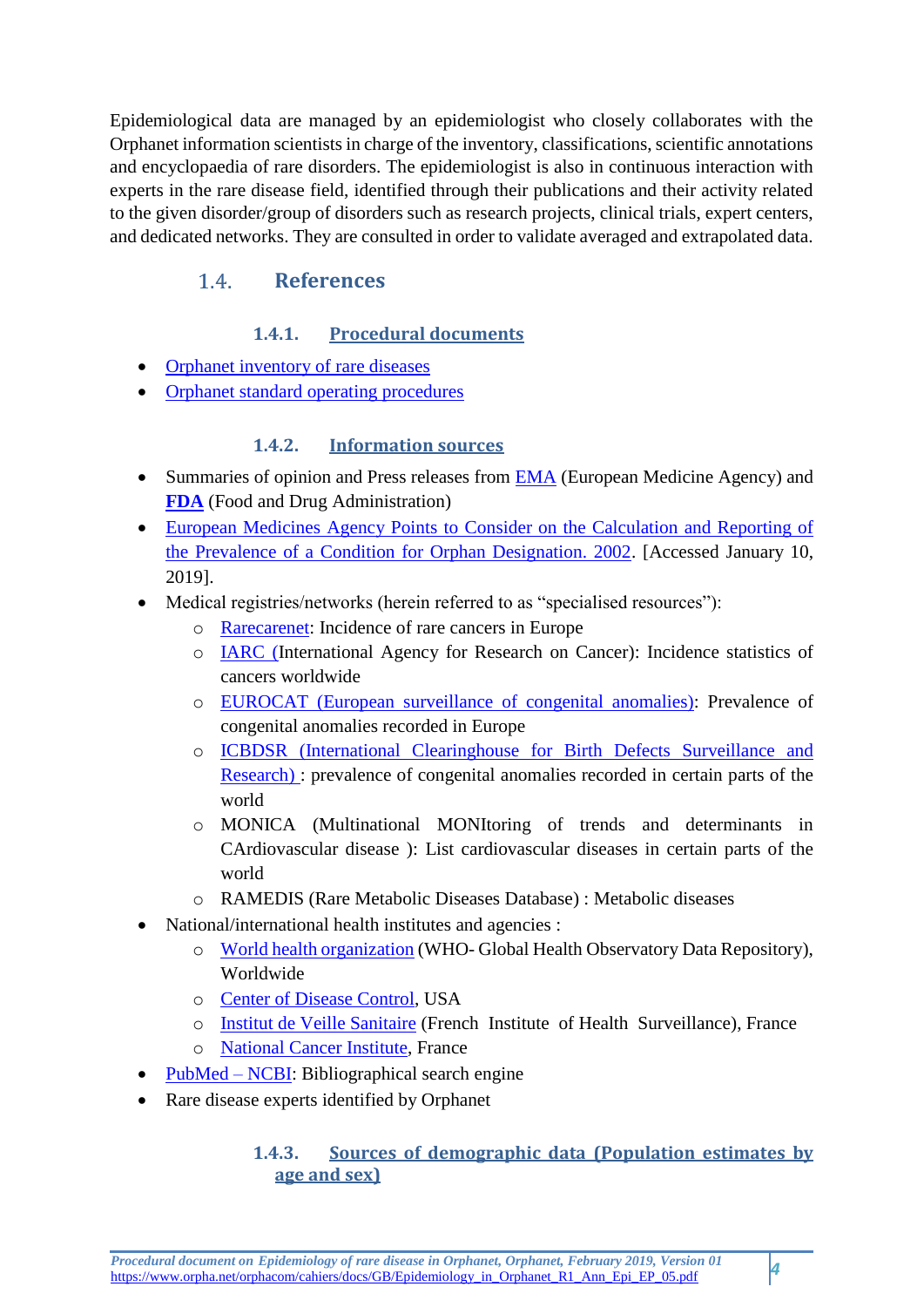- [The World Bank,](https://data.worldbank.org/indicator/sp.pop.totl) World wide
- [Eurostat,](http://ec.europa.eu/eurostat/tgm/table.do?tab=table&init=1&language=fr&pcode=tps00001&plugin=1) Europe
- [Census,](https://www.census.gov/population/age/) United States
- [Insee,](http://www.insee.fr/fr/themes/detail.asp?ref_id=bilan-demo&page=donnees-detaillees/bilan-demo/pop_age2b.htm) France

-

<span id="page-4-0"></span>[Office for National Statistics,](http://ons.gov.uk/ons/taxonomy/index.html?nscl=Population+Estimates+by+Age+and+Sex) United Kingdom

#### $1.5.$ **Definitions**

## **1.5.1. Diseases related definitions**

**Disorders** are clinical entities including diseases, syndromes, anomalies and particular clinical situations. Disorders are clinically homogeneous entities described in at least two independent individuals, confirming that the clinical signs are not associated by fortuity.

**Rare disorder (RD):** defined according to the European legislation defining a prevalence threshold of not more than 5 affected persons per 10'000 (Regulation (EC) N°141/2000 of the European Parliament and of the Council of 16 December 1999 on orphan medicinal products)

However, for disorders such as cancers that have a sub-acute clinical course, incidence is used to define rare cancers with the threshold of 6/100,000/year, as defined by [RARECARE](http://www.ncbi.nlm.nih.gov/pubmed/22033323) (Surveillance of Rare Cancers in Europe project).

# **1.5.2. Epidemiological related definitions**

**Point prevalence**: Number of cases scaled up to the general population at a given time.

Birth prevalence<sup>1</sup>: Number of cases observed at birth relative to the number of children born alive at a given moment.

**Annual incidence**: Number of newly diagnosed cases in a population in one year.

**Lifetime prevalence**: Number of cases presenting or having presented the clinical entity during their lifetime scaled up to the general population.

**Cases/families**: Number of cases or family (ies) published in the literature.

# **1.5.3. General process related definitions**

**Expert**: Experts mentioned in this procedural document are the health professionals identified by Orphanet as leaders in the medical field for a rare disorder or a group of rare disorders, based on a set of criteria including: number of publications; leadership in expert centres; leadership in expert networks; leadership in research, including clinical trials.

**Geographical area:** Finite list of terms composed of the countries present in the ISO 3166-1 alpha-2 norm and 9 large geographical areas (for more details on the latter please refer to annex 1 of this document).

<sup>&</sup>lt;sup>1</sup> Birth prevalence and birth incidence are similar concepts. Birth prevalence is methodologically more accurate [\(http://www.ncbi.nlm.nih.gov/pubmed/16240384\)](http://www.ncbi.nlm.nih.gov/pubmed/16240384).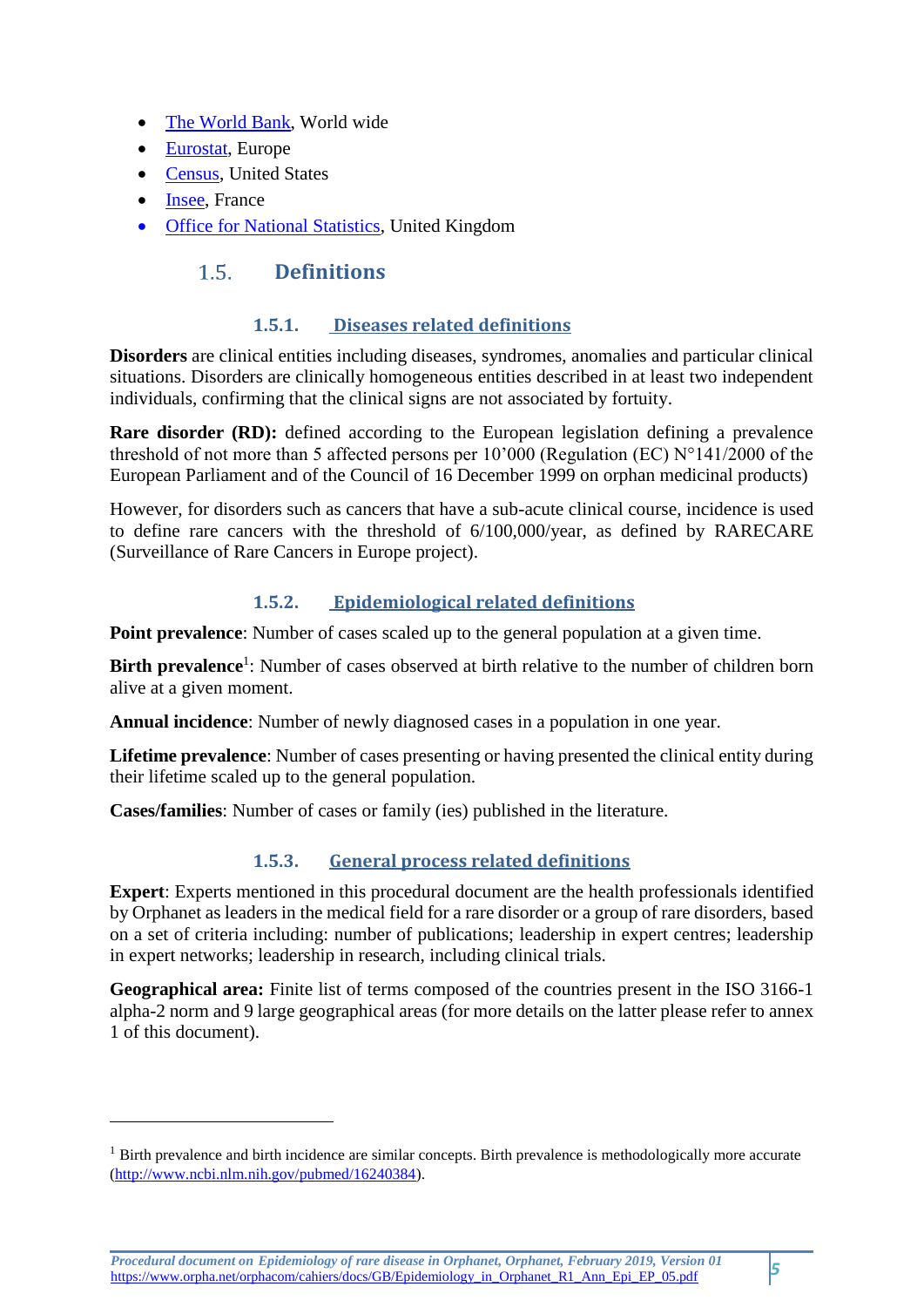**Validated status**: Information that has been checked and is accepted. A data element is validated when identified from its original source (e.g. registry, institute, study) or if an expert confirms its accuracy.

**Medical Subject Headings (MeSH)**: Hierarchically-organised terminology that uses comprehensive controlled vocabulary for indexing and cataloging of journal articles and books in the life sciences. It serves as a thesaurus that facilitates searches in the literature.

**Medline**: Database that contains more than 25 million references to journal articles in life sciences with a concentration on biomedicine, all indexed with the NLM Medical Subject Headings (MesH).

**National Library of Medicine (NLM)**: Largest electronic biomedical library in the world. It maintains and makes available a vast print collection and produces electronic information resources on a wide range of topics.

**Pubmed**: Free search engine accessing primarily the Medline database of references and abstracts on life sciences and biomedical topics.

**Source**: The person or document that supplies the information. (e.g. expert, registries, institutes, books, medical literature on Medline).

### $1.6.$ **Filing and updates**

<span id="page-5-0"></span>This procedure is updated at least annually and as often as necessary by the epidemiologist in charge of the epidemiological data. The most up-to-date version is available on the Orphanet website[:https://www.orpha.net/orphacom/cahiers/docs/GB/Epidemiology\\_in\\_Orphanet\\_R1\\_A](https://www.orpha.net/orphacom/cahiers/docs/GB/Epidemiology_in_Orphanet_R1_Ann_Epi_EP_05.pdf) [nn\\_Epi\\_EP\\_05.pdf](https://www.orpha.net/orphacom/cahiers/docs/GB/Epidemiology_in_Orphanet_R1_Ann_Epi_EP_05.pdf)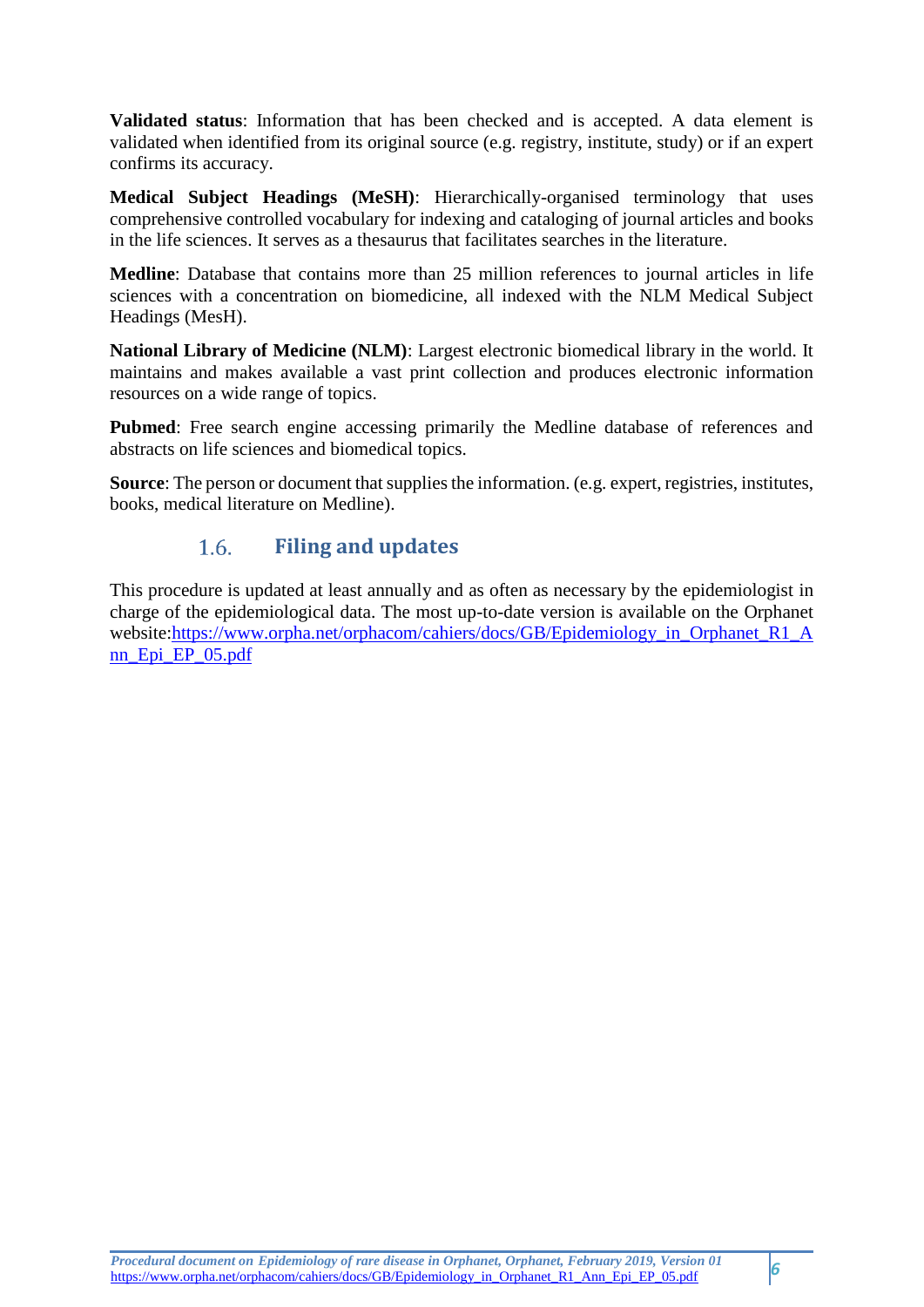# **II. Epidemiological data characteristics**

Orphanet aims to collect epidemiological data on every rare clinical entity included in its Nomenclature. This data can describe groups of disorders, disorders or subtypes of disorders.

Even if point prevalence is recognised as the most appropriate epidemiological indicator for RD as it provides a measurement of the disease's burden, the scarcity of data and the diversity of RDs has led Orphanet to collect various epidemiological indicators: point prevalence, annual incidence, birth prevalence, lifetime prevalence and cases and families reported in the literature. These indicators are registered either as numerical estimates or pre-defined ranges  $\langle 1/1,000,000, 1-9/1,000,000, 1-9/100,000, 1-5/10,000, 6-9/10,000, \geq 1/1,000$  (see Figure 1).

Data is further characterised by a geographical area (country, continent or worldwide) or a particular population if relevant (e.g. Ashkenazi Jews).

The sources from which each epidemiological feature is derived is also made available.

A 'validation status' also informs users on the reliability of the data. A data is validated when identified from the original source (peer-reviewed studies, specialised reports, national or international registries) or if an expert confirms its accuracy. 'Not yet validated' status means that the original source cannot be identified and that there has been no validation from an expert.

Finally, for some RDs, no epidemiological data can be retrieved, even after a comprehensive search. Orphanet delivers this information as « unknown » data for a geographical area. Indeed, for a given disorder, an epidemiological feature can be available in one specific European country, but be « unknown » in Europe.

As such, « Unknown » data is a meaningful information, different from « not yet documented », which means that no documentation has yet been carried out.



*Figure 1 : Representation of Epidemiological data in the Orphanet database*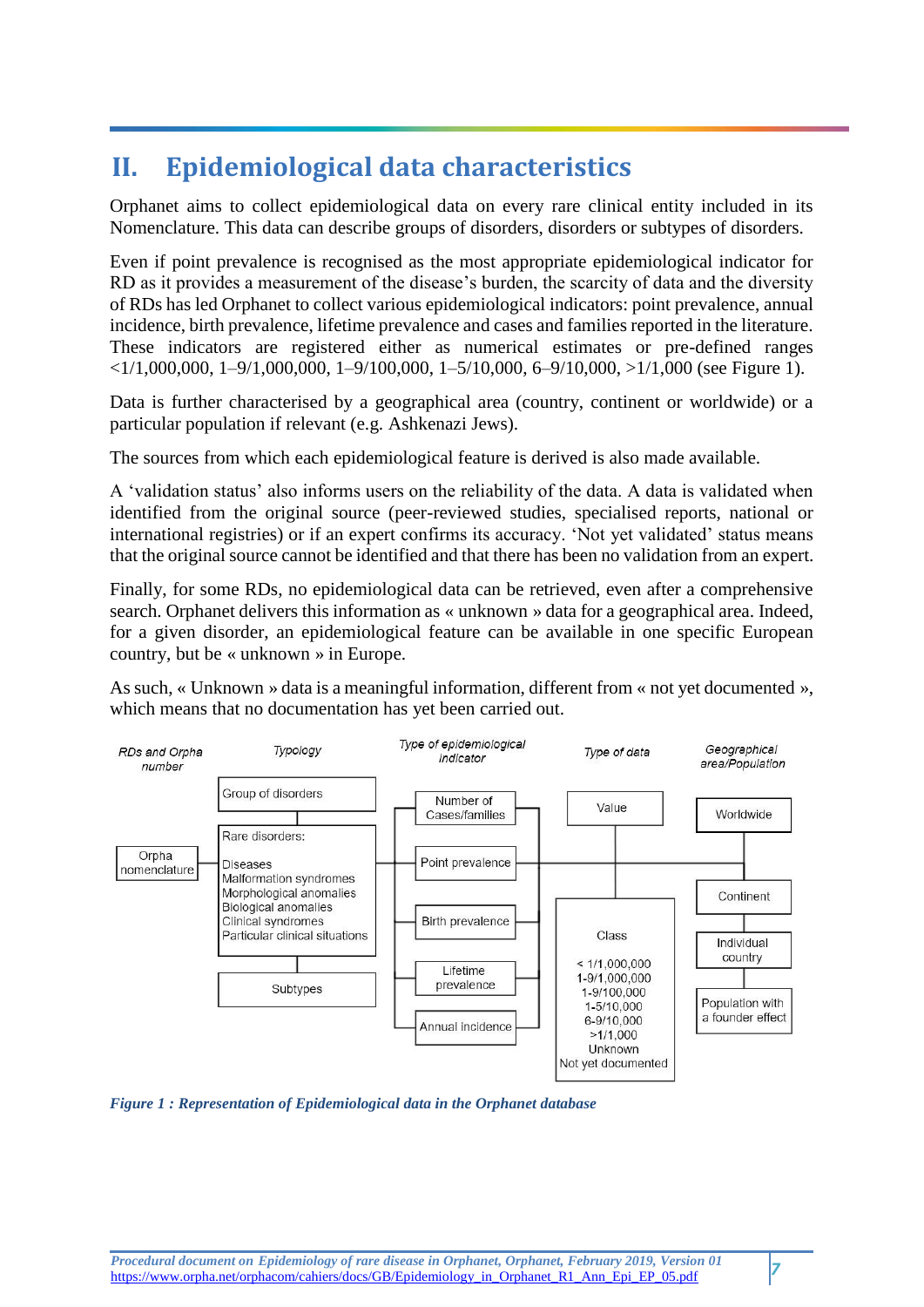# <span id="page-7-0"></span>**II. Methodology**

# <span id="page-7-1"></span>**2.1 Flowchart**



*Figure 2 : Workflow of a epidemiological data in Orphanet. This workflow has been powered by* Bizagi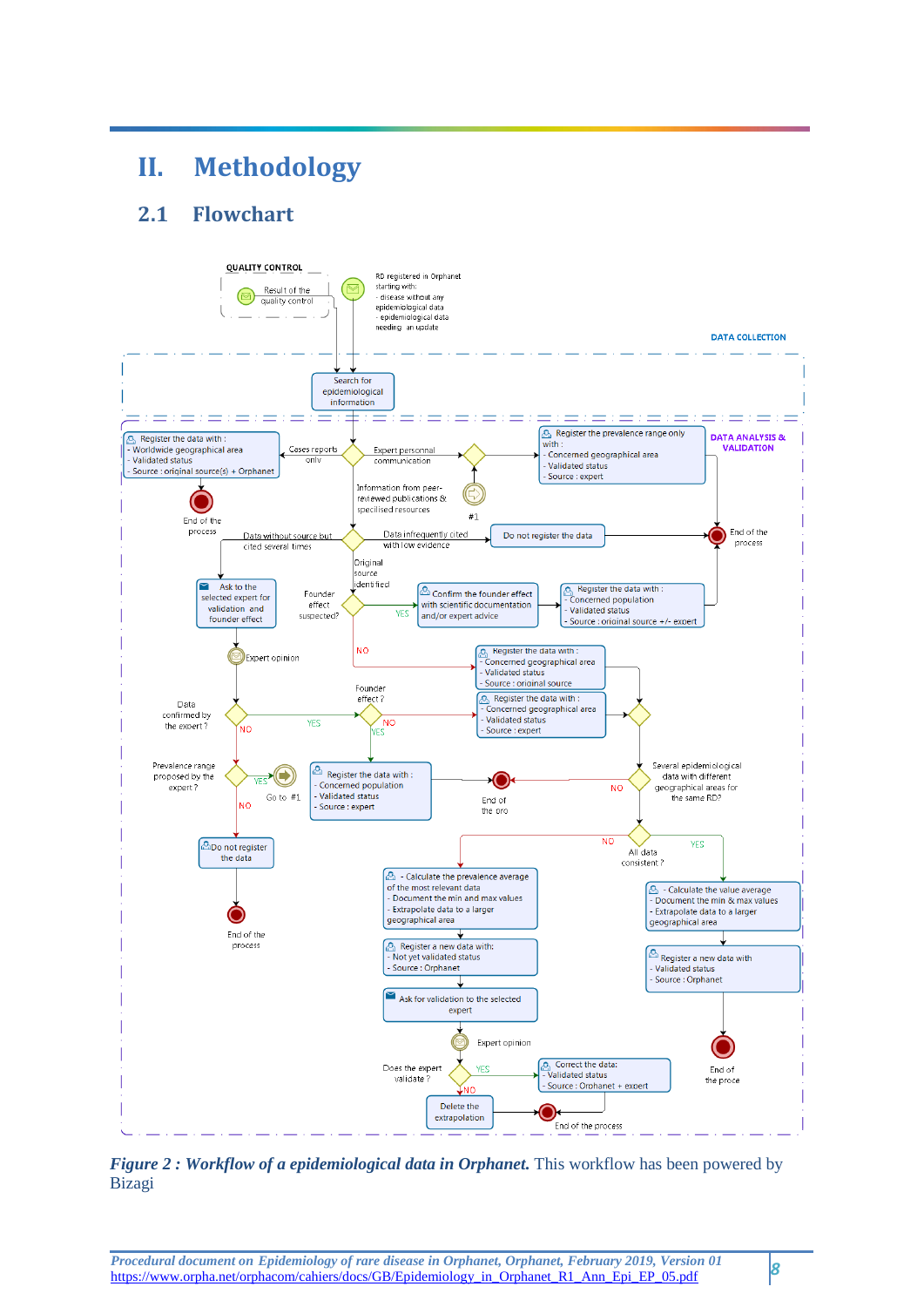# <span id="page-8-0"></span>**2.2 Description**

An epidemiological data search is performed for every rare disorder registered in the Orphanet database, but priority is given to:

- Rare disorders for which epidemiological data has not yet been documented;
- Rare disorders for which epidemiological data have been documented but needs updating according to the most recent study (or studies) or according to quality control results.

## <span id="page-8-1"></span> $2.2.1$ *Data collection*

As much as possible, data collection is based on population-based studies, meta-analysis and population surveys. They are identified through a continuous and systematic peer-reviewed literature survey on RDs, including publications with the highest impact factor in their speciality (i.e. Lancet neurology). The complete list of peer-reviewed journals surveyed can be found in Annex 2 of this document. Specific queries complete this systematic survey. There are carried out on the NLM (National Library of Medicine) website through the [PubMed](https://www-ncbi-nlm-nih-gov.gate2.inist.fr/pubmed/) database using the following algorithm: {[Disease names [MeSH] AND Epidemiology [MeSH: NoExp] OR Incidence [Title/abstract] OR Prevalence [Title/abstract] OR Epidemiology [Title/abstract]}. <sup>2</sup>

Furthermore, some valuable specialised resources including reports, registries, databases or websites are also monitored to increase epidemiological data collection on RDs. It includes for example: the public summary of opinion on orphan designation published by the European Medicines Agency's Committee for Orphan Medicinal Products; EUROCAT for congenital anomalies in Europe; the World Health Organization (Global Health Observatory Data Repository).

Finally, for RDs where an epidemiological estimate cannot be easily inferred from peerreviewed publications or specialised resources, Orphanet calls on expert advice to provide additional information.

For a complete list of documentation sources, see the reference section of this document.

### <span id="page-8-2"></span> $2.2.2$ *Data analysis*

**.** 

The curation process is schematised in figure 2 and explained in detail in the following sections. Three different scenarii are applied depending on the characteristics of the epidemiological data analysed.

# <span id="page-8-3"></span>**2.2.2.1 Data from peer-reviewed publications and specialised resources**

Information from peer-reviewed publications or specialised resources are systematically examined. Orphanet also studies data frequently cited and collectively admitted in the literature. However, data infrequently cited with a low level of evidence are never retained.

<sup>&</sup>lt;sup>2</sup> This allows extracting all the records where a disease name has been indexed as a MeSH term and where you can find either incidence, prevalence or epidemiology in the title or abstract. The 'NoExp' term is used to reduce the noise as much as possible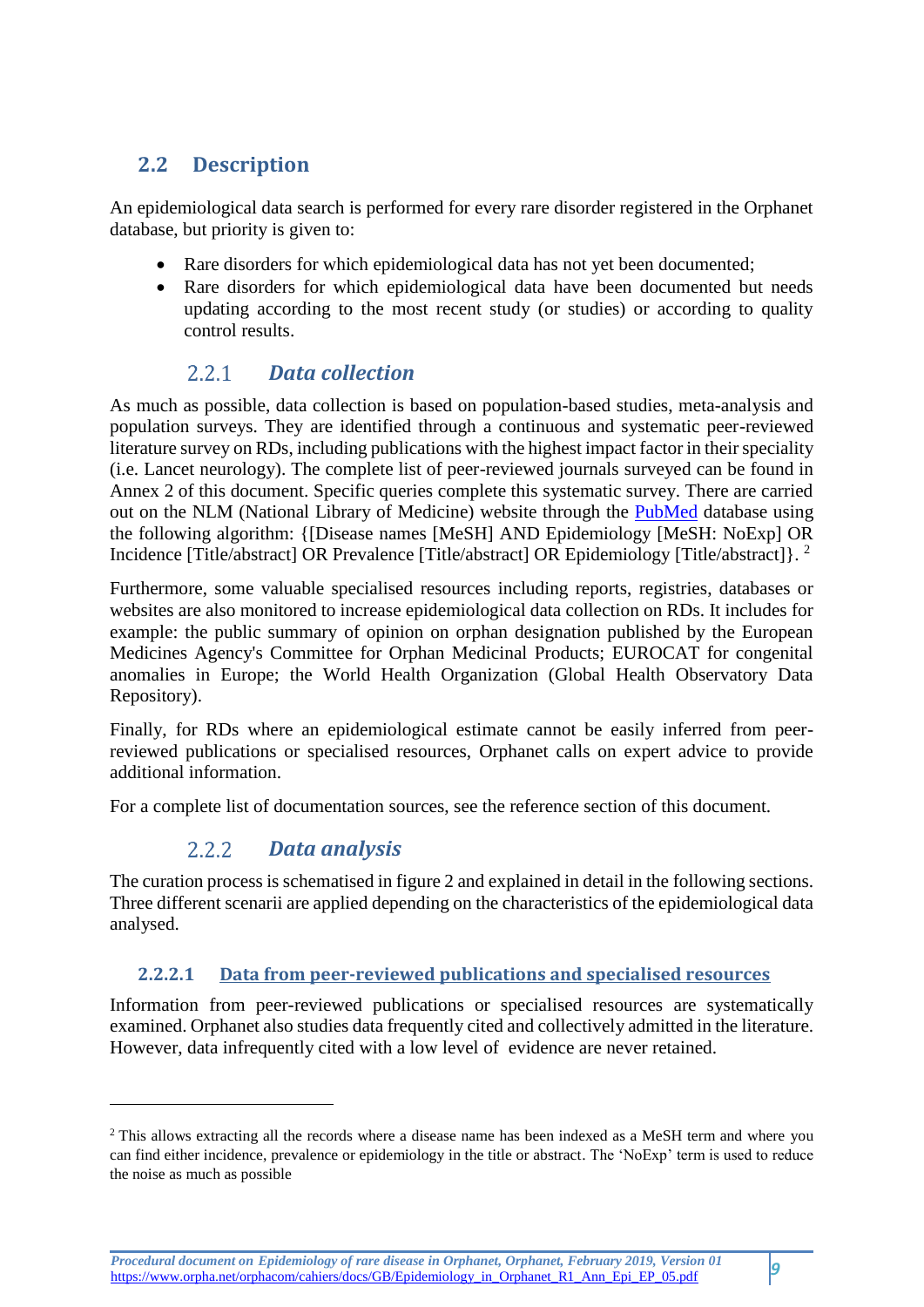By default, Orphanet keeps but does not rely on data frequently cited and collectively admitted without an identified original source. An expert is systematically contacted when the original source is not clearly identified. However, if the original source(s), whether it be a peer-reviewed publication or a specialised resource, is/are identified, the documentation process continues without requesting futher expert advice.

At this step, epidemiological data are registered in the database according to the following rules:

If a founder effect is made evident (either by scientific documentation and/or by expert advice), data is registered for the concerned population and not for a geographical area. However, if the disorder's aetiology is not associated with a founder effect, the data is registered according to the geographical area (worldwide, continent, country) on which the selected study is based.

If the original source is clearly identified or if an expert confirms that the frequently cited data is trustworthy (even without an identified original publication), then the data obtains a "validated" status. If available, the reference of the original source is added to the dataset as well as the name of the expert having taken part in the validation. Otherwise, the data obtains a "not yet validated" status. When an expert invalidates a data that is commonly cited but that lacks a clearly identifiable source, then a number of options are possible: only a prevalence range is attributed; the "unknown" value for the specific geographical area is attributed; when no range can be attributed, the data is not included for the given geographical area if the disease is already sufficiently documented in the database.

No further investigation is carried out for data related to a founder effect and/or for frequently cited data not confirmed by an expert.

Specific cases:

- Some resources, such as registries, publish their data repeatedly over time. As the same methodology is applied, the average value is registered with the smallest and the highest value, e.g., Annual incidence of renal agenesis in France available from 2008 to 2012. The mean value within this period is collected for France.
- When several studies with different methodologies provide various data for the same disorder in the same geographical area, the most recent data with the most reliable methodology is registered, .e.g., Orphanet detected two point prevalences for primary Sjogren's syndrome in Greece, one published in 2005 based on a questionnaire or clinical examination (population survey), and another based on a medical record search or physicians' personal registries (population-based) published in 2006. Orphanet only registered the 2006 value for Greece.
- When a study is undertaken in a single part of a country and is related to a disorder without known differences among ethnicities, then the data is extrapolated to the whole country. The publication as well as Orphanet (as it assumes responsibility for this extrapolation) are added as sources, .e.g., point prevalence for Alexander disease in Scotland is extrapolated to the United Kingdom.
- When a study is undertaken in a sub-population, the data is extrapolated to the general population of the specific geographical area. The publication as well as Orphanet (as it assumes this extrapolation) are added as sources, e.g., point prevalence on X-linked diseases originally reported in the male population is divided by two and considered as extrapolated to the general population.

In order to expand as much as possible the available knowledge, further investigations are carried out for trustworthy data (with a "validated" status) registered for the same disorder in different geographical areas. The main objective is to extrapolate to a larger geographical area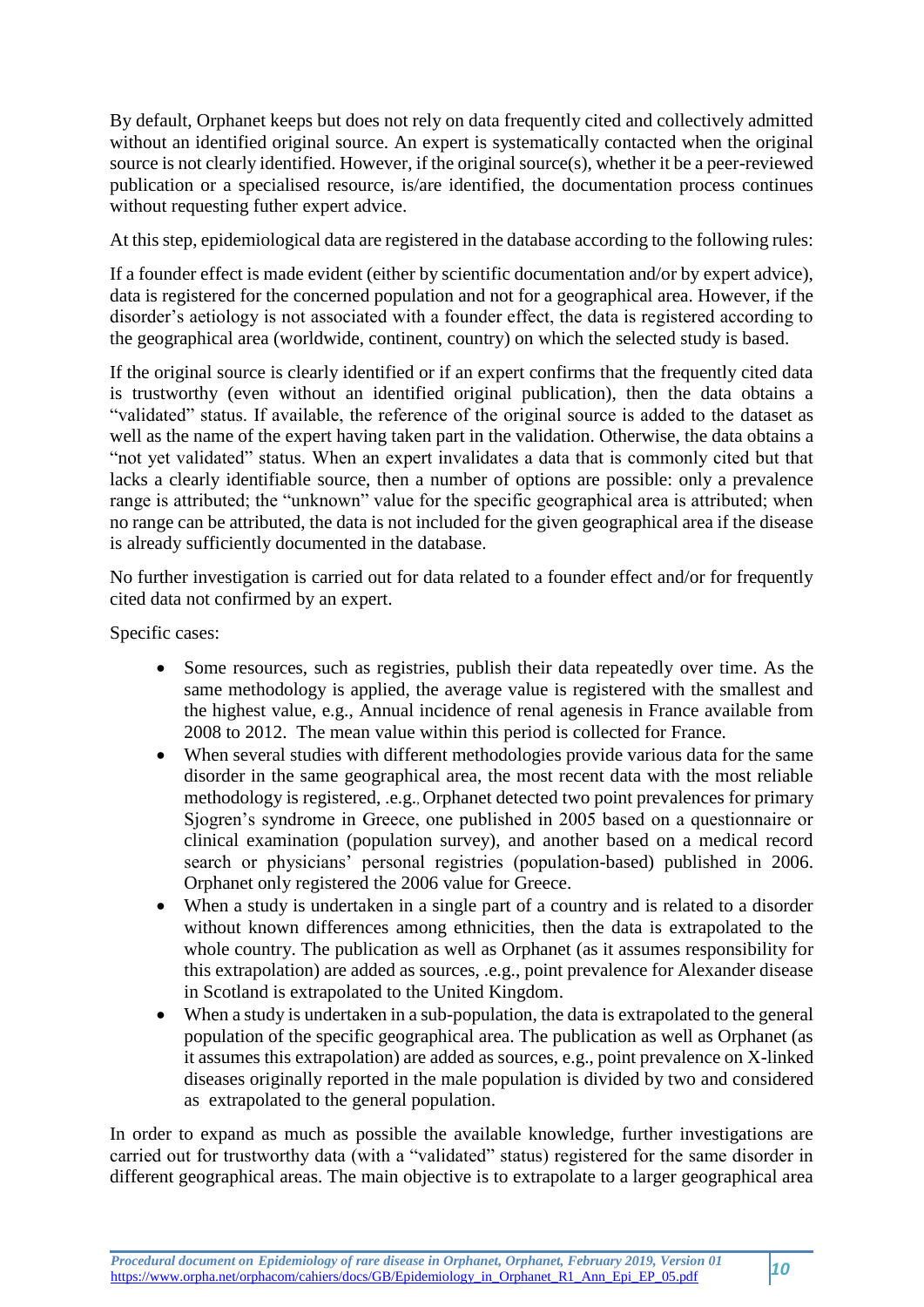for disorders with no differences amongst ethnicities. To do so, the consistency of the data registered in Orphanet is collectively analysed and only the most accurate data sources that meet a certain number of quality criteria<sup>3</sup> are kept for further calculation. An average value is calculated and extrapolated to the closest larger geographical area, e.g., point prevalence value from Sweden (7/100,000), and Denmark (31/100,000) are registered for Mucopolysaccharidosis type 4. The average value (19/100,000) is then registered with the minimum value (7/100,000) and the maximum value (31/100,000), and then extrapolated to Europe.

If there is an overall consistency amongst all the original studies, then the extrapolated data is validated and Orphanet is added as a source as it assumes responsibility for its reliability. If some of the original sources have been discarded for calculation due to their lower quality level, the extrapolated data is validated only if confirmed by an expert. Then, the expert is added to Orphanet as a source.

# <span id="page-10-0"></span>**2.2.2.2 Data from case reports**

For extremely rare disorders for which there is no population-based study, the number of cases or families is collected from published case report(s), case serie(s) or recent review of the literature with a worldwide coverage. The total number of cases or families reported is calculated. All the publications are added as sources, with a "validated" status. The lowest point prevalence range  $(\leq 1/1,000,000)$  is assigned to the disorder, with a worldwide coverage and Orphanet is also added as a source as it assumes responsibility for its reliability.

# <span id="page-10-1"></span>**2.2.2.3 Data from personal communication only**

When there are no peer-reviewed publications or specialised resources enabling epidemiological data collection for a given rare disorder, an epidemiological range (including the "unknown" data) can be assigned on expert advice. The data is considered reliable, so a "validated" status is added and the expert is noted as a source.

## $2.2.3$ *Calculation of point prevalence value from other epidemiological indicators*

<span id="page-10-2"></span>As point prevalence is the most reliable epidemiological indicator for RDs, Orphanet tries to estimate a resulting point prevalence value, when not available, from birth prevalence and incidence value according to the following method:

• For congenital disorders with a well-known life expectancy:

Point prevalence = birth prevalence x (patient life expectancy/general population life expectancy).

For disorders with a known mean duration:

Point prevalence = incidence x disease mean duration

**.** 

<sup>&</sup>lt;sup>3</sup> Study design based on population, study with case ascertainment established using the most recent internationally accepted diagnostic criteria, and case finding method including administrative databases or hospital medical records.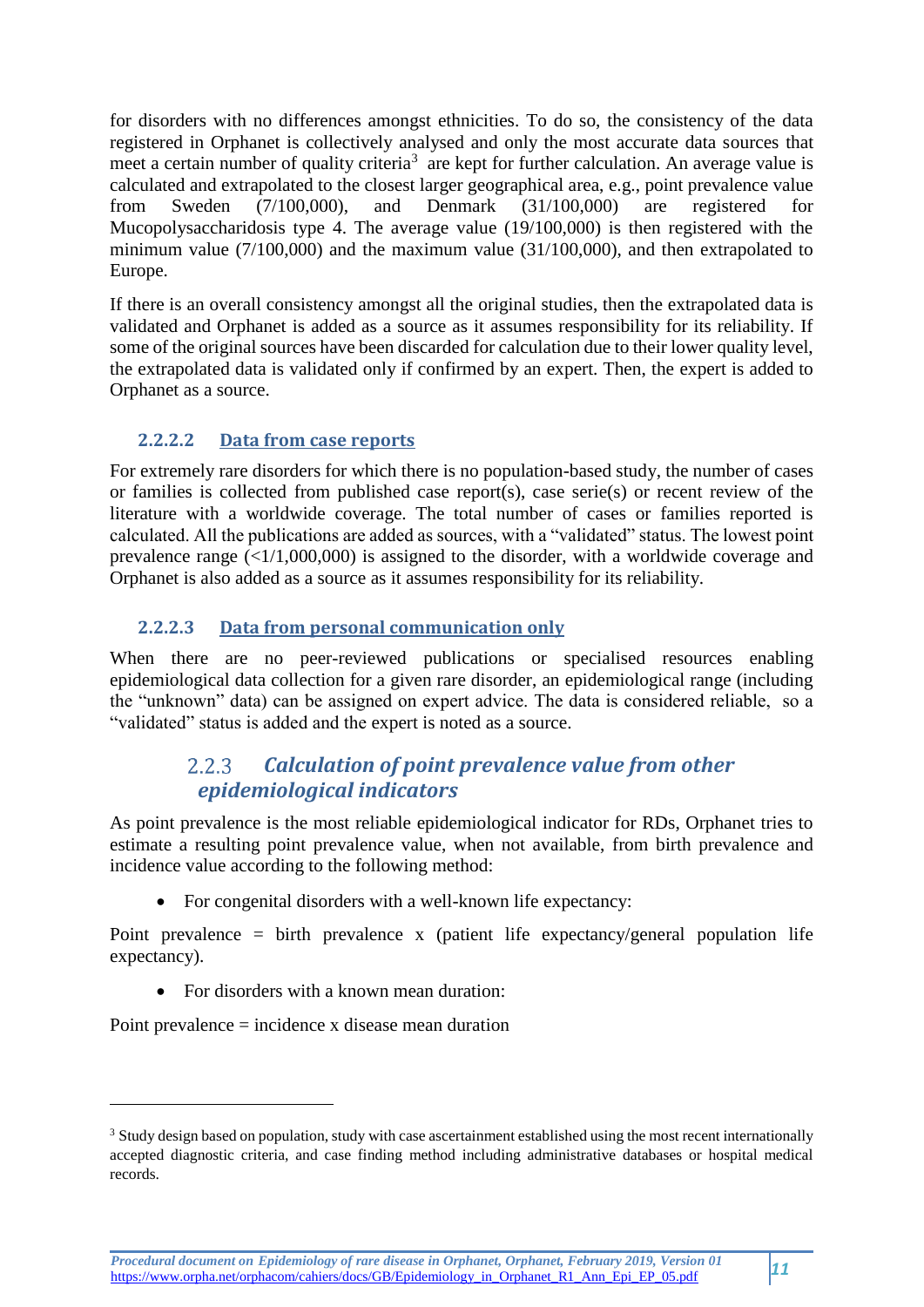The resulting point prevalence estimates are validated only if confirmed by an expert. The expert is added to Orphanet as the source.

#### $2.2.4$ *Quality control*

<span id="page-11-0"></span>Post-release quality control is performed on a regular basis to ensure the coherence between the most up-to-date summary information published in the [Orphanet encyclopaedia](https://www.orpha.net/consor/cgi-bin/Education.php?lng=EN) and the corresponding rare disorder epidemiological data.

Systematic data checks and error detection strategies are carried out regularly to ensure consistency, e.g, the "validated" status is associated to the original source, the lowest point prevalence range  $(\langle 1/1,000,000 \rangle)$  is assigned to disorders for which there are only case or family reports.

# <span id="page-11-1"></span>**2.3 Data availability**

The worldwide prevalence range is displayed on the Orphanet website on each specific disorder page. If no worldwide prevalence range is available, then European values are given.

The entire set of epidemiological data: low-high and average values for point prevalence, prevalence at birth and annual incidence, point prevalence ranges, as well as cases or families described in the literature, are available on the [Orphadata](http://www.orphadata.org/) website as free datasets (CC BY 4.0). The geographical area or specific population category is given for each datum.

Point prevalence, prevalence at birth, annual incidence figures and cases and families reported in the literature are published in two [Orphanet Report Series](http://www.orpha.net/consor/cgi-bin/Education.php?lng=EN) and are updated every six months.

This information feeds into the epidemiology section of the abstracts displayed on the [website.](https://www.orpha.net/consor/cgi-bin/index.php?lng=EN)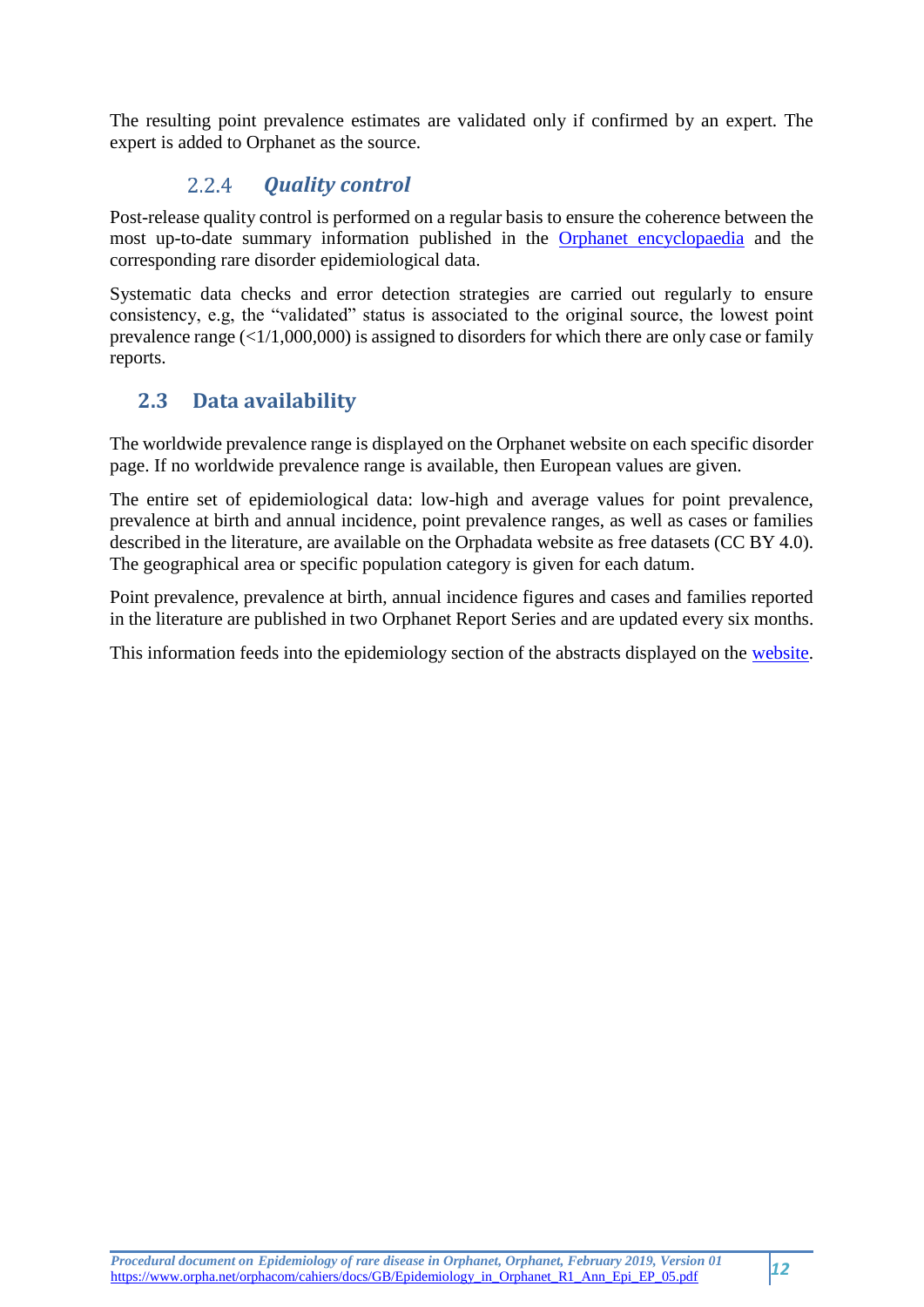# <span id="page-12-0"></span>**III. Annexes**

# <span id="page-12-1"></span>**3.1 Alphabetical list of the large geographical areas registered in Orphanet**

- Africa
- Eastern Mediterranean Asia
- Europe
- Latin America
- North America
- Oceania
- South East Asia
- Western Asia
- Worldwide

# <span id="page-12-2"></span>**3.2 Alphabetical list of peer reviewed journal consulted for the epidemiological data curation in Orphanet**

| American Journal of Human Genetics                         | Journal of Investigative Dermatology            |
|------------------------------------------------------------|-------------------------------------------------|
| <b>American Journal of Medical Genetics</b>                | Journal of Medical Genetics                     |
| <b>Annals of Internal Medicine</b>                         | Journal of Neuromuscular Diseases               |
| Annals of Neurology                                        | Journal of Rare Diseases: Research & Treatment  |
| Annals of the Rheumatic Diseases                           | Journal of Rare Disorders: Diagno & Therapy     |
| Archives de Pédiatrie                                      | Journal of the American Medical Association     |
| <b>Arthritis and Rheumatology</b>                          | Journal of the American Society of Nephrology   |
| <b>Arthritis Care &amp; Research</b>                       | Lancet                                          |
| <b>Blood</b>                                               | <b>Lancet Infectious Diseases</b>               |
| <b>BMC Medicine</b>                                        | Lancet Neurology                                |
| <b>Bone</b>                                                | Lancet Oncology                                 |
| <b>Brain</b>                                               | <b>Molecular Genetics and Metabolism</b>        |
| <b>British Journal of Haematology</b>                      | Molecular Syndromology                          |
| <b>Bulletin du Cancer</b>                                  | Molecular therapy                               |
| <b>Cell Reports</b>                                        | Muscle & Nerve                                  |
| Cell Stem Cell                                             | Nature                                          |
| Circulation                                                | <b>Nature Genetics</b>                          |
| <b>Clinical Genetics</b>                                   | Nature Medicine                                 |
| Cochrane Reviews (Cochrane Database of Systematic Reviews) | Nature Neuroscience                             |
| <b>Current Rheumathology Reports</b>                       | Nature Reviews Clinical Oncology                |
| <b>Dermatologic Clinics</b>                                | Nature Reviews Endocrinology                    |
| <b>Diabetes</b>                                            | Nature Reviews Immunology                       |
| European Heart Journal                                     | Nature Reviews Nephrology                       |
| European Journal of Haematology                            | Nature Reviews Rheumathology                    |
| European Journal of Human Genetics                         | Neurology                                       |
| European Journal of Internal Medicine                      | <b>Neuromuscular Disorders</b>                  |
| <b>European Journal of Medical Genetics</b>                | Orphan Drugs: Research and Reviews              |
| <b>Expert Opin Orphan Drugs</b>                            | Orphanet Journal of Rare Diseases               |
| <b>Familial Cancer</b>                                     | <b>Pediatric Research</b>                       |
| Gastroenterology                                           | Pediatrics                                      |
| <b>Gene Therapy</b>                                        | <b>Plos Genetics</b>                            |
| <b>Genet Med</b>                                           | Proceedings of the National Academy of Sciences |
| Genome Medicine                                            | Progress in Retinal and Eye Research            |
| Gut                                                        | Rare Diseases (Taylor & Francis)                |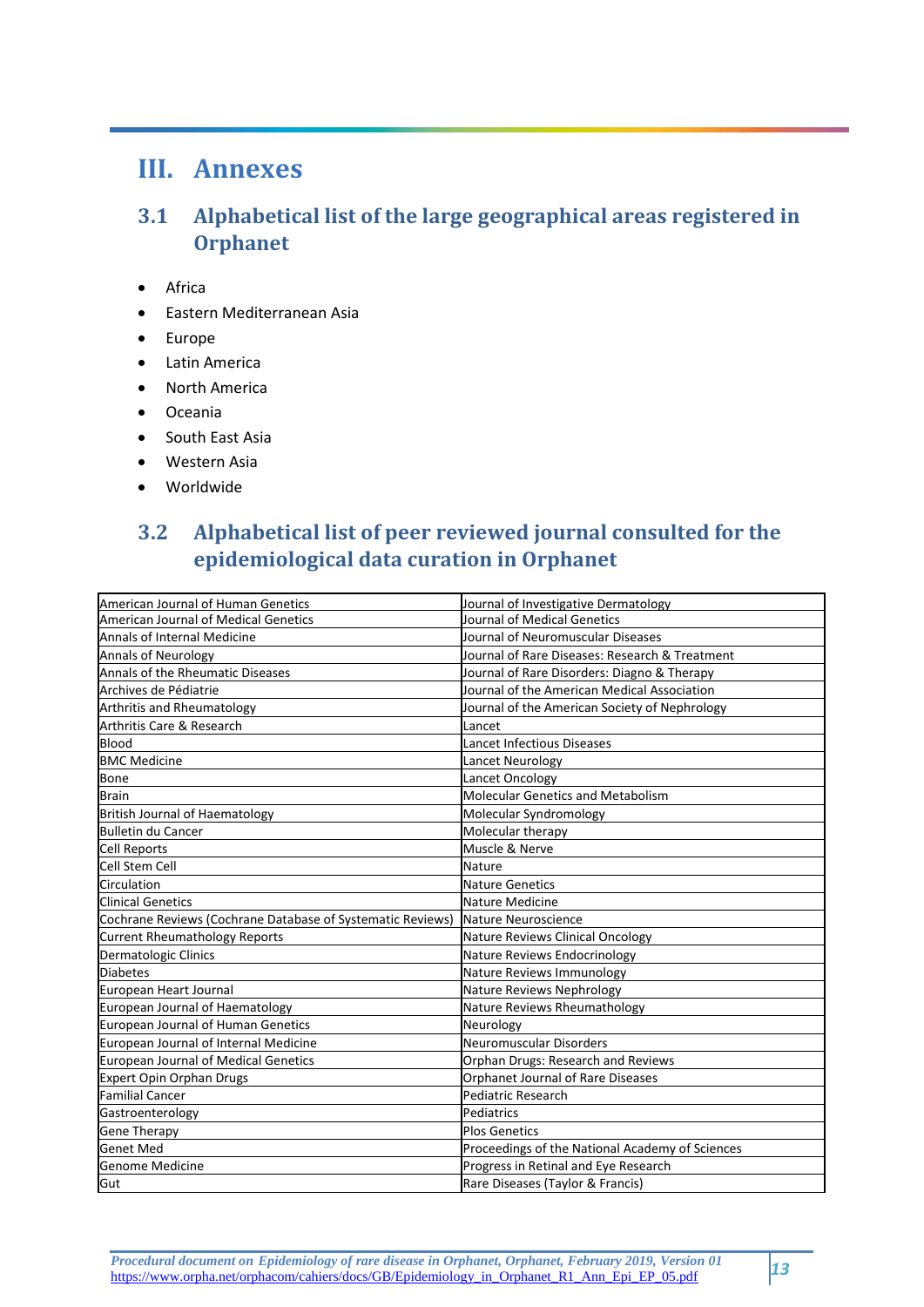| Hepatology                                            | Revue de Médecine Interne                     |
|-------------------------------------------------------|-----------------------------------------------|
| <b>Human Genetics</b>                                 | Science                                       |
| Human Molecular Genetics                              | Science Translational Medicine                |
| <b>Human Mutation</b>                                 | <b>Stem Cell Reports</b>                      |
| International Journal of Rare Diseases & Orphan Drugs | Stem cells                                    |
| Intractable & Rare Diseases Research                  | <b>Stem Cells Translational Medicine</b>      |
| <b>JAMA Neurology</b>                                 | The Journal of Rare Disorders                 |
| Journal of Allergy and Clinical Immunology            | The New England Journal of Medecine           |
| Journal of Clinical Endocrinology and Metabolism      | <b>Translational Science of Rare Diseases</b> |
| Journal of Clinical Investigation                     |                                               |